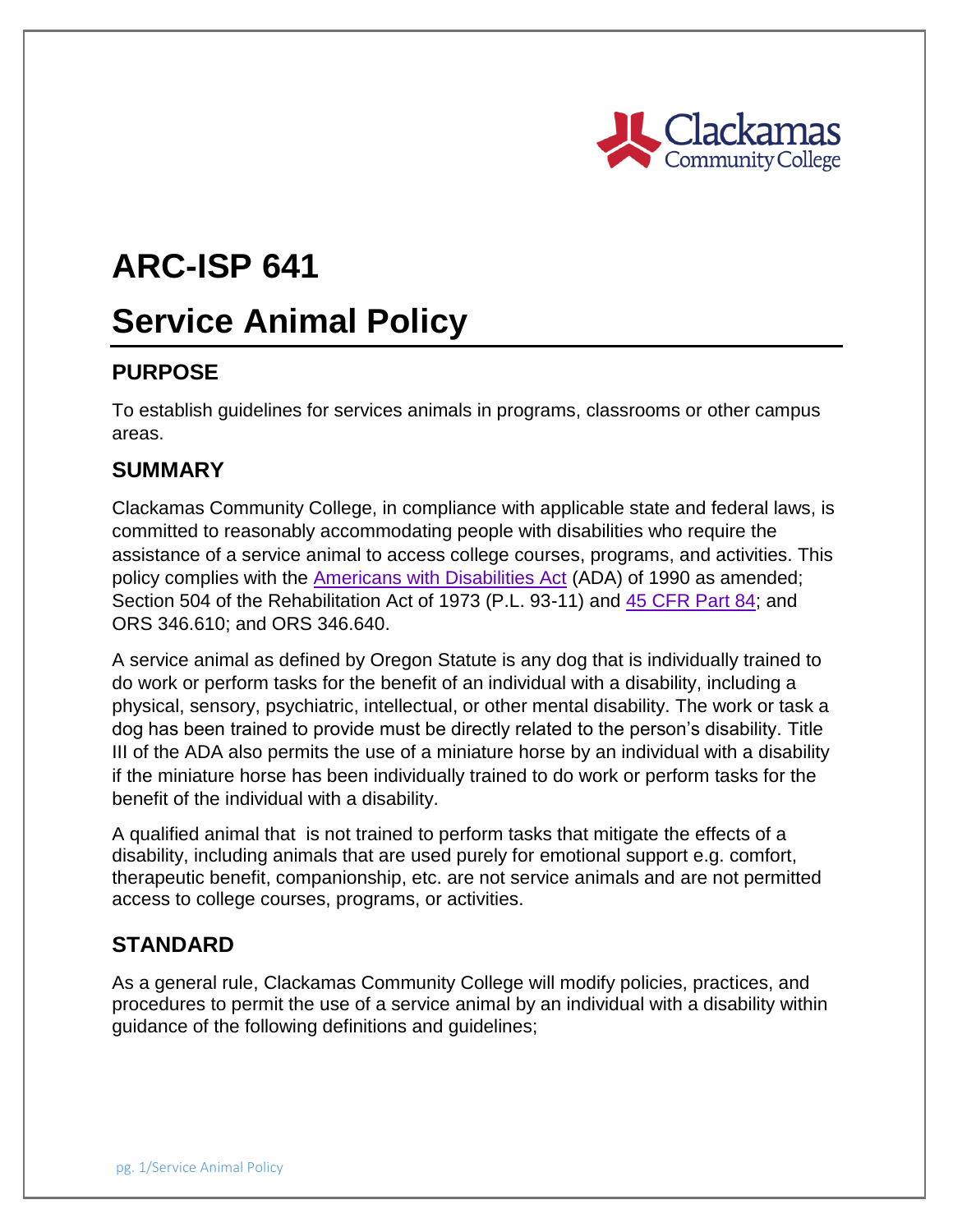- a. Service Animal is defined as the following a dog (or miniature horse) that has been individually trained to do work or perform tasks directly related to the disability for the benefit of an individual with a disability.
- b. Other animals, whether wild or domestic, do not qualify as service animals.
- c. Individuals with mental disabilities may use service animals that are individually trained to perform a specific tasks directly related to the disability.
- d. Individuals must keep the service animal under their direct control at all times, such as by a harness, leash, or other tether; however, if the use of a harness, leash, or other tether interferes with the service animal's safe, effective performance of work or tasks, or if the owner's disability prevents the use of such devices, then the service animal must be under the owner's control through voice control, signals, or other effective means.
- e. A "service animal trainee" means any eligible animal undergoing training to assist a person with a physical impairment and has the same rights as a fully trained dog when accompanied by a trainer.

#### **1. Conflicting Disabilities**

If an individual with a disability who is accompanied by a service animal is registered in a course or present in a college area and another person arrives with a disability such as a serious allergies to animals, the first person cannot be removed to accommodate the second person. Individuals with conflicting disabilities or conflicting needs for accommodation are encouraged to meet with the Disability Resource Center Coordinator or Human Resources Division to discuss possible solutions to each individual situation.

#### **2. Threat to Safety**

If a service animal is determined to be out of control or threatening to others as reported by students, staff, or other members of the college community, the disruption will be referred to Public Safety and the Behavioral Intervention Team (BIT). Consequences may include but not be limited to muzzling a barking dog, refresher and mitigating training for both the animal and individual with a disability, or exclusion of the service animal from college facilities.

The health, care and control of the service animal is the sole responsibility of the handler or owner who is also held accountable to clean and dispose of all animal waste,

#### **3. Access to College Premises**

An individual with a disability shall be permitted to be accompanied by a service animal in all areas of the college where members of the public, participants in services, programs, or activities, are allowed to go. The Disability Resource Center Coordinator can be contacted and will review any situations on a case by case basis where there is anticipation of potential risk for the individual with the disability, service animal, other students, etc.